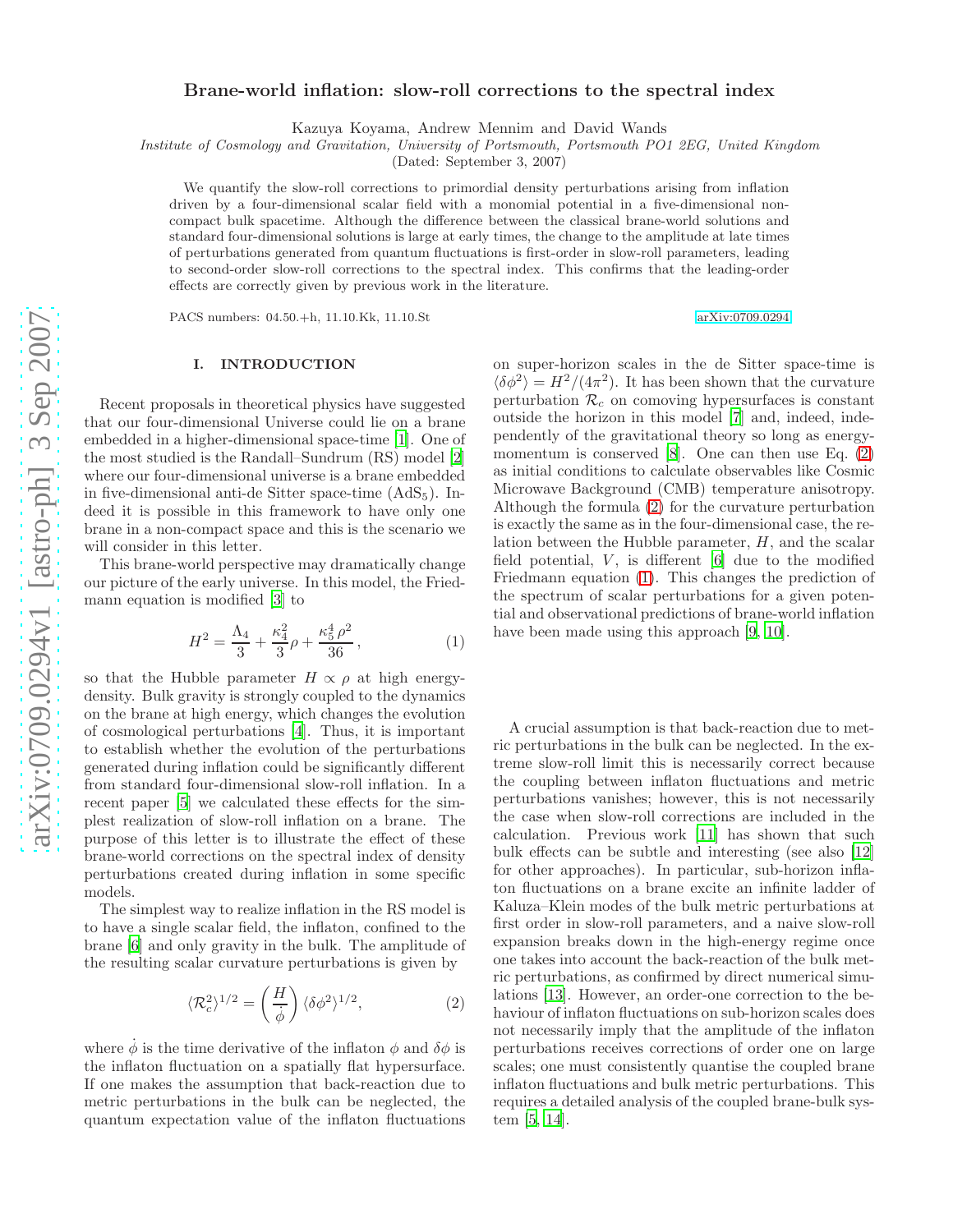## II. THE BULK-FIELD EQUATION OF MOTION

The RS model is a brane-world model where the background spacetime is  $AdS_5$  and matter fields are confined to a 3-brane. We will be considering the single-brane model first proposed in Ref. [\[2](#page-4-1)]. The brane-world inflation model under consideration has the action

$$
S = \frac{1}{2\kappa_5^2} \int_{\mathcal{M}} d^5 x \sqrt{-\frac{5}{g}} \left\{ R - 2\Lambda \right\} +
$$
  

$$
\int_{\partial \mathcal{M}} d^4 x \sqrt{-\frac{4}{g}} \left\{ -\lambda + \frac{1}{\kappa_5^2} K - \frac{1}{2} (\partial \phi)^2 - V(\phi) \right\}, \quad (3)
$$

where  $K$  is the trace of the extrinsic curvature of the boundary  $\partial \mathcal{M}$ , the AdS curvature scale is defined by  $\Lambda =$  $-6\mu^2$  and the tension  $\lambda = 6\mu/\kappa_5^2$  is tuned to make the brane flat if it has no other energy density.

The brane is our four-dimensional universe and, because we are interested in studying early-universe inflation, we will make the slow-roll approximation, where the induced metric is assumed to be de Sitter but with a slowly changing Hubble parameter. We will describe this in coordinates where the background line element has the form

$$
ds^{2} = N(z)^{2} \left[ dz^{2} + \frac{1}{H^{2} \tau^{2}} (d\vec{x}^{2} - d\tau^{2}) \right],
$$
 (4)

with the function  $N(z)$  given by  $N(z)$  =  $H/\mu \sinh(Hz)$  [\[3\]](#page-4-2). Here, H is the Hubble parameter, which is constant in a pure de Sitter universe, and the coordinate  $\tau$  is conformal time on the brane. The brane is located at  $z<sub>b</sub> = H<sup>-1</sup> arcsinh(H/\mu)$ , which would be exactly constant for a pure de Sitter universe. During inflation the universe is approximately de Sitter in that the Hubble parameter  $H$  changes slowly as the field rolls slowly down the potential. This slow-rolling behaviour is usually expressed in terms of slow-roll parameters defined as

<span id="page-1-3"></span>
$$
\epsilon = -\frac{\dot{H}}{H^2} , \qquad \eta = -\frac{\ddot{\phi}}{H\dot{\phi}} , \qquad (5)
$$

where the overdot denotes derivatives with respect to proper time on the brane, not the conformal time  $\tau$ . We will use the convention that  $\tau$  is positive, so that early times corresponds to  $\tau \to \infty$  and late times to  $\tau \to 0$ .

The equations of motion for the scalar metric perturbations are most conveniently expressed in terms of a master variable, a technique first used in the study of brane-world perturbations in Ref. [\[15,](#page-5-3) [16\]](#page-5-4). We define a master variable  $\chi$ , whose equation of motion is [\[5](#page-4-4)]

<span id="page-1-0"></span>
$$
\chi_{,\tau\tau} + k^2 \chi - \frac{2}{\tau^2} \chi + \frac{1}{H^2 \tau^2} \left( -\chi'' + U(z)\chi \right) = 0 \,, \quad (6)
$$

where

$$
U(z) = \frac{H^2}{4} \left( 9 - \frac{1}{\sinh^2(Hz)} \right).
$$
 (7)

Note that Eq. [\(6\)](#page-1-0) is separable. The other equations are simplified by defining a new variable,  $\xi$ , describing the scalar field and metric perturbations on the brane, and given by

$$
\xi = -\left(\frac{d}{d\tau} + \frac{1}{\tau}\right) \left(\frac{\phi_{,\tau}}{H} \mathcal{R}_c\right) - \frac{\dot{\phi}}{3H\tau} \chi_{\text{b}} ,\qquad (8)
$$

in terms of the field  $\chi$  evaluated on the brane and the curvature perturbation  $\mathcal{R}_c$  on comoving hypersurfaces. This new variable obeys the following equation of motion [\[5](#page-4-4)]

$$
\xi_{,\tau\tau} + k^2 \xi = -\frac{k^2 \dot{\phi}}{3H\tau} \chi_{\rm b} , \qquad (9)
$$

and the junction condition at the brane is

$$
\left[\chi' + \left(\frac{1}{2}\frac{N'}{N} + \frac{\kappa_5^2 \dot{\phi}^2}{3}\right)\chi\right]_b = \kappa_5^2 \dot{\phi} H \tau \xi. \tag{10}
$$

Here we have neglected all terms suppressed by the slowroll parameters except for the terms responsible for the coupling between  $\xi$  and  $\chi$ , i.e., the terms that induce the mixing between the brane and bulk modes. It is useful to define the time-independent Wronskian of two states  $f = (\xi, \chi)$  and  $f^* = (\xi^*, \chi^*)$  by [\[5](#page-4-4)]

<span id="page-1-2"></span>
$$
W(f^*, f) = \xi^* \xi_{,\tau} - \xi \xi_{,\tau}^* + \frac{1}{3\kappa_5^2} \int_{z_{\rm b}}^{\infty} dz \left( \chi^* \chi_{,\tau} - \chi \chi_{,\tau}^* \right). \tag{11}
$$

which is conserved.

At late times,  $k\tau \to 0$ , a growing bound state solution is [\[5\]](#page-4-4)

$$
\xi_g = A_g k \tau J_{-1/2}(k\tau),
$$
\n
$$
\chi_g = C_g \tau \sqrt{\sinh(Hz)} \log \left( \frac{\cosh(Hz) - 1}{\cosh(Hz) + 1} \right),
$$
\n(12)

where  $A_g$  is the overall amplitude, while  $C_g$  can be determined through  $A<sub>g</sub>$ . A decaying bound state is given by  $[5]$ 

$$
\xi_d = A_d k \tau J_{1/2}(k\tau), \qquad (13)
$$

$$
\chi_d = C_d \tau^2 \sqrt{\sinh(Hz)} \left[ 1 + \frac{\cosh(Hz)}{2} \log \left( \frac{\cosh(Hz) - 1}{\cosh(Hz) + 1} \right) \right],
$$

where  $C_d$  is linearly related to  $A_d$ .

At early times (and high energies),  $k\tau \to \infty$ , the growing and decaying solutions both take the form [\[5](#page-4-4)]

<span id="page-1-1"></span>
$$
\chi \propto \tau^{1/3} \exp\left\{ i\tau - i \left( \frac{3\epsilon^2 \tau}{2} \right)^{1/3} - \frac{z - z_b}{2} - \left( \frac{2\epsilon \tau^2}{3} \right)^{1/3} (z - z_b) + \frac{i}{3} \tau (z - z_b)^2 \right\} + \text{c.c.}
$$

$$
\xi \propto \exp\left( i\tau - i \left( \frac{3\epsilon^2 \tau}{2} \right)^{1/3} \right) + \text{c.c.} \qquad (14)
$$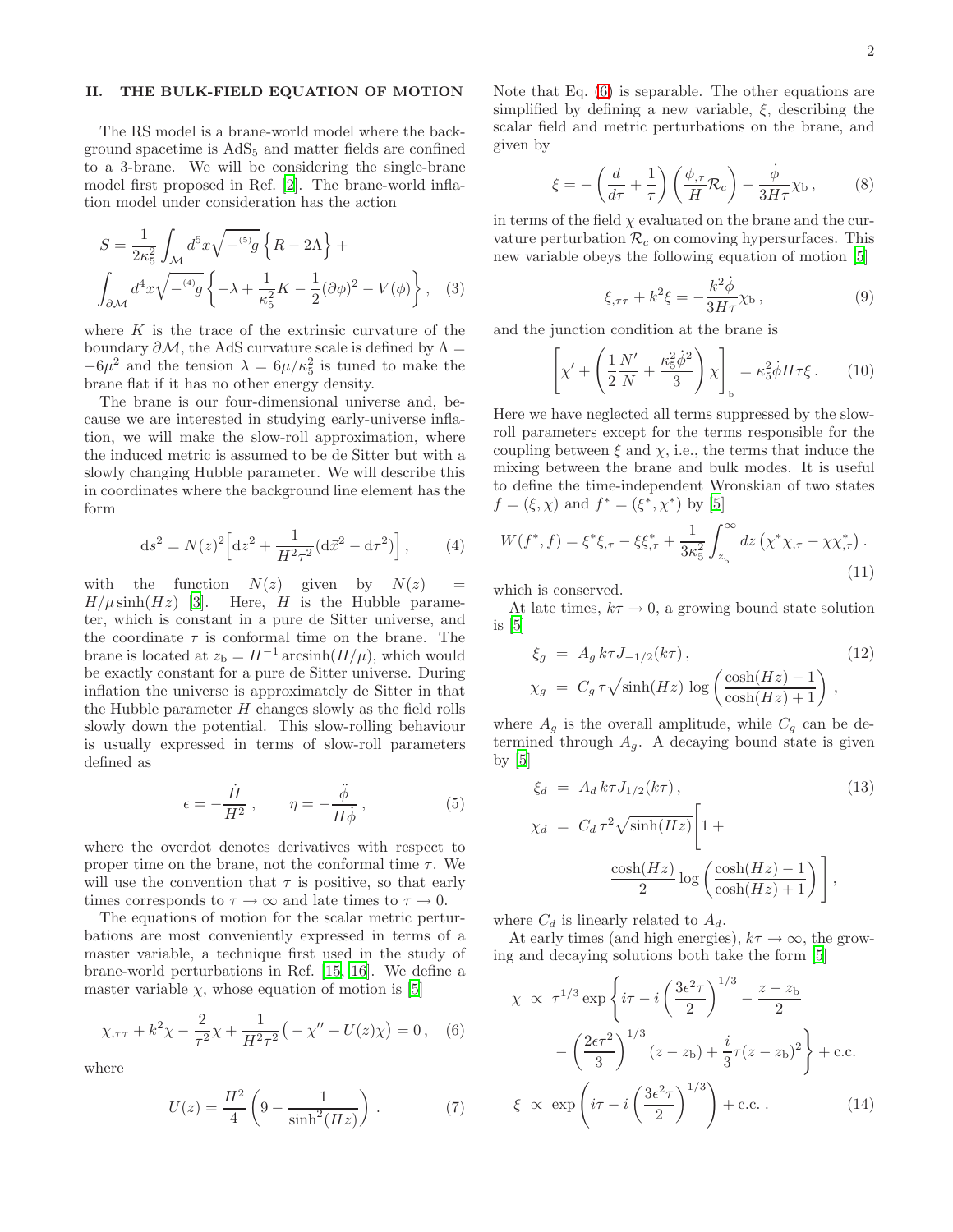The growing and decaying solutions have a different amplitude and phase, with the phase difference being approximately equal to  $\pi/2$ . We see that the amplitude of  $\chi(z_b, \tau)$  increases as  $\chi(z_b, \tau) \propto \tau^{1/3}$  while the amplitude of  $\xi$  tends to a constant at large  $\tau$ , becoming increasingly dominated by higher modes and more closely bound to the brane.

The early-time solution [\(14\)](#page-1-1) differs from the solution for the scalar field in 4D at leading order, where  $\xi$  satsifies the equation of motion

$$
\xi_{,\tau\tau} + k^2 \xi - \frac{2\epsilon - \eta}{\tau^2} \xi = 0, \qquad (15)
$$

and has solutions at late times given by

<span id="page-2-0"></span>
$$
\xi_g = \frac{2^{\nu}}{\Gamma(-\nu+1)} (k\tau)^{1/2-\nu}, \quad \xi_d = \frac{2^{-\nu}}{\Gamma(\nu+1)} (k\tau)^{1/2+\nu},
$$
\n(16)

where  $\nu = 1/2 + 2\epsilon - \eta$ , and at early times by

<span id="page-2-1"></span>
$$
\xi_g = N_d \cos(k\tau + \Delta_g), \quad \xi_d = N_g \cos(k\tau + \Delta_d) \quad (17)
$$

where  $N_d = N_g$  and  $|\Delta_g - \Delta_d| = \nu \pi$  for standard 4D inflation.

One might expect that the  $\mathcal{O}(1)$  difference between the early-time solutions would lead to a significant difference to the amplitude of quantum perturbations generated during inflation. In fact this does not happen. We now illustrate how the quantum effects can be calculated and use the result to determine the slow-roll corrections to the spectral indices of scalar perturbations for some monomial potentials.

# III. SUMMARY OF WRONSKIAN METHOD

In Ref. [\[5](#page-4-4)] we calculated the growing and decaying mode solutions; these were found to differ significantly from the solution in the standard 4D inflationary paradigm. However, the amplitude of large-scale perturbations from the quantum vacuum state in the early universe is only affected at the first order in the slow-roll parameters. We follow the method developed in Refs. [\[17](#page-5-5)] to relate the amplitude of the growing mode solution to the creation and annihilation operators, which is summarized here.

In principle, this method involves the construction of properly normalised positive- and negative-frequency solutions at early times and the evaluation of the inner product (Wronskian) between these solutions and the bound states. However, there is a short-cut: all we need are the values of the real coefficients of the positive and negative frequency parts. We first explain this short-cut by making use of the familiar four-dimensional example, and then proceed to the brane-world model.

Let us begin with the standard four-dimensional case. The Wronskian is defined as

$$
W(\xi^*, \xi) = \frac{1}{k^2} (\xi^* \xi_{,\tau} - \xi \xi_{,\tau}^*). \tag{18}
$$

We are interested in the quantum field that behaves at late times as  $\hat{\xi} \to \hat{Z} \xi_g$ , where  $\hat{Z}$  is a time-independent quantum operator. This field is quantised on small scales where we can expand  $\hat{\xi}$  in terms of negative- and positivefrequency modes,

$$
\hat{\xi} = \hat{a}\varphi^{(-)} + \hat{a}^{\dagger}\varphi^{(+)},\tag{19}
$$

where  $\hat{a}$  and  $\hat{a}^{\dagger}$  are annihilation and creation operators, respectively, which define the vacuum  $\hat{a}|0\rangle = 0$ . Note that because  $\tau$  decreases as proper time increases, the negative- and positive-frequency functions are  $\varphi^{(-)} \propto$  $e^{ik\tau}$  and  $\varphi^{(+)} \propto e^{-ik\tau}$ . The mode functions should be normalised as  $W(\varphi^{(-)}, \varphi^{(+)}) = -i$  to ensure the canonical commutational relation between  $\hat{\xi}$  and its conjugate momentum.

We use the constancy of the Wronskian to express  $\ddot{Z}$  in terms of  $\hat{a}$  and  $\hat{a}^{\dagger}$ . At late times,  $\hat{Z} = W(\hat{\xi}, \xi_d)/W(\xi_g, \xi_d)$ where the numerator can be calculated using the earlytime solutions and the denominator using the late-time solutions [\(16\)](#page-2-0) as  $W(\xi_q, \xi_d) = 2/(k\pi)$  up to the first order in slow-roll parameters. We expand the growing mode and the decaying mode solutions at early times by

<span id="page-2-2"></span>
$$
\xi_g = c_g \varphi^{(-)} + c_g^* \varphi^{(+)} \,, \quad \xi_d = c_d \varphi^{(-)} + c_d^* \varphi^{(+)} \,. \tag{20}
$$

This allows us to evaluate the expectation value of the square of the operator  $Z$  as

<span id="page-2-3"></span>
$$
\langle \hat{Z}^{\dagger} \hat{Z} \rangle = k^2 \left( \frac{\pi}{2} \right)^2 |c_d|^2.
$$
 (21)

which fully characterizes the Gaussian random field. Thus, the problem reduces to finding  $c_d$ , the expansion coefficient for the decaying mode solution.

The positive- and negative-frequency modes have the form  $\varphi^{(\pm)} = |\varphi|e^{\mp i\delta}e^{\mp ik\tau}$ , where the normalisation factor  $|\varphi|$  is not needed here, and  $\delta$  is some phase (which is irrelevant in the four-dimensional case). Comparing the two expressions [\(17\)](#page-2-1) and [\(20\)](#page-2-2), and using the Wronskian  $W(\xi_g, \xi_d)$ ,  $|c_d|^2$  is determined to be

$$
|c_d|^2 = \frac{1}{2} \frac{N_d}{N_g} \frac{1}{\sin |\Delta_g - \Delta_d|} \frac{1}{k} \left(\frac{2}{\pi}\right).
$$
 (22)

Thus, the quantity  $|c_d|^2$  entering [\(21\)](#page-2-3) is expressed in terms of the ratio  $N_d/N_g$  of the amplitudes and difference  $(\Delta_g - \Delta_d)$  of the phases of the decaying and growing modes evolved back in time. These are evaluated analytically as  $N_d/N_g = 1$  and  $|\Delta_d - \Delta_g| = \pi/2$ , giving

<span id="page-2-4"></span>
$$
|c_d|^2 = \frac{1}{k\pi}, \quad \langle \hat{Z}^\dagger \hat{Z} \rangle = \frac{k\pi}{4}.
$$
 (23)

The quantity that is related to observables is the comoving curvature perturbation  $\mathcal{R}_c$ , which is defined as

$$
\xi = -\left[\frac{d}{d\tau} + (1 + 2\epsilon - \eta)\frac{1}{\tau}\right] \left(\frac{\phi_{,\tau}}{H}\mathcal{R}_c\right). \tag{24}
$$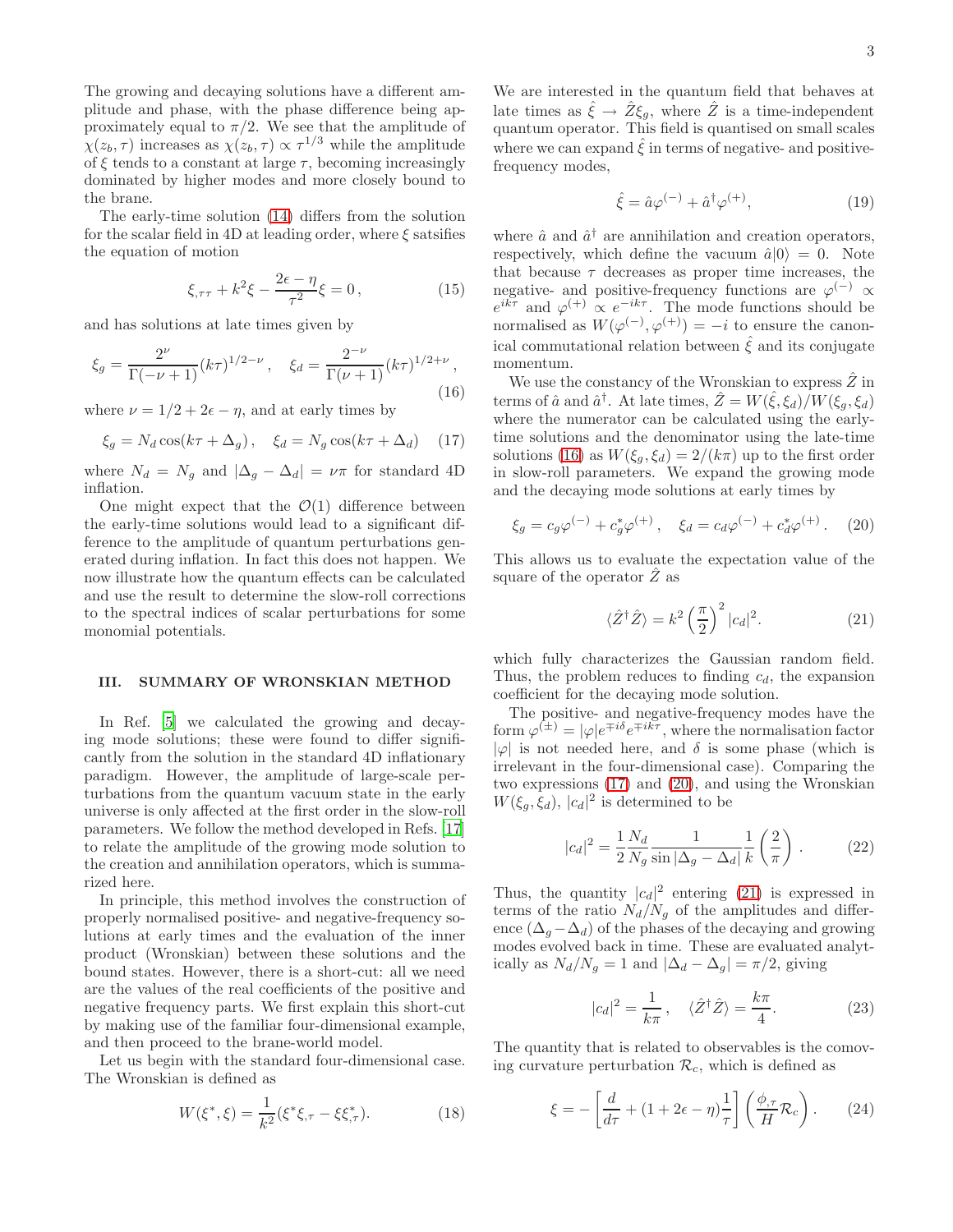4

Thus, one finds the power spectrum of the curvature perturbation to be

<span id="page-3-0"></span>
$$
\mathcal{P}_{\mathcal{R}_c}^{1/2}(k) = \left[1 + C_1 \epsilon + C_2 \eta\right] \frac{H^2}{2\pi \dot{\phi}} \bigg|_{k=aH}, \qquad (25)
$$

where  $C_1 = 3 - 2 \ln 2 - 2\gamma$  and  $C_2 = -2 + \ln 2 + \gamma$ , using the fact that conformal time is  $\tau = (1 + \epsilon)/(aH)$  up to the first order in slow-roll parameters.

The reason for preferring this method for dealing with the brane-world case is that one does not need to know the properly-normalised positive- and negative-frequency modes at early times, merely the quantities  $N_d/N_g$  and  $|\Delta_d - \Delta_q|$ . For the brane-world a similar calculation presented in our previous work [\[5](#page-4-4)] allow us to include the effect of interactions between the brane and bulk. The Wronskian method, using the formula in Eq. [\(11\)](#page-1-2), allows us to deal with complicated early-time behaviour. The expectation value of the square of the operator  $\ddot{Z}$  is obtained as

$$
\langle \hat{Z}^{\dagger} \hat{Z} \rangle = \frac{k\pi}{4} \Big[ 1 + K(\epsilon; H/\mu) \Big], \tag{26}
$$

where  $K(\epsilon; H/\mu)$  is determined by numerical solution. The left panel of Fig. 1 shows the dependence of K on the energy scale of the inflation  $H/\mu$ . At low energies,  $H/\mu \ll 1$ , the correction K is negligible and we recover the standard vacuum [\(23\)](#page-2-4). In the high-energy limit,  $H/\mu \gg 1$ , the correction can be approximated as a linear function of  $\epsilon$ , which we write as  $K(\epsilon; H/\mu) = K_1 \epsilon$ . The right panel of Fig. 1 shows  $K(\epsilon; H/\mu)/\epsilon$  in the high energy limit. This modifies Eq. [\(25\)](#page-3-0) for the power spectrum by changing the coefficient  $C_1$  to

<span id="page-3-1"></span>
$$
\tilde{C}_1 = 3 - 2\ln 2 - 2\gamma + (K_1/2), \qquad (27)
$$

while  $\tilde{C}_2 = C_2$ .

## IV. CORRECTIONS TO THE SPECTRAL INDEX

One of the strengths of the slow-roll inflation paradigm is that the perturbations generated by quantum fluctuations have a power spectrum that is almost scaleinvariant. In 4D inflation the first-order correction to the tilt,  $n - 1 \equiv \mathrm{d} \ln \mathcal{P}_{\mathcal{R}_c} / \mathrm{d} \ln k$ , is well known to be  $n-1 = -4\epsilon + 2\eta$ . The second-order correction was calculated by Stewart and Lyth [\[18\]](#page-5-6). This was extended to high energy inflation in the RS model in Ref. [\[19\]](#page-5-7), including the modified effect of the Friedmann equation [\(1\)](#page-0-1) in Eq. [\(25\)](#page-3-0) but without including bulk gravity effects on the initial vacuum state. This gives

$$
n-1 + 4\epsilon - 2\eta = 2(C_1 - 2)\epsilon^2 + (-4C_1 + 2C_2 + 2)\epsilon \eta - 2C_2 \delta^2, \quad (28)
$$

where  $\delta^2 = \ddot{\phi}/(H^2 \dot{\phi}) - \eta^2$ . The actual values of  $\epsilon$  and  $\eta$  for any given potential will change. Alternative slowroll parameters  $\epsilon_{V}$  and  $\eta_{V}$  are defined in terms of the

|          |                   |                           | 4D Inflation High-Energy BW |                                 |       |
|----------|-------------------|---------------------------|-----------------------------|---------------------------------|-------|
| $\alpha$ | $\epsilon_{V,50}$ | $\eta_{\underline{V},50}$ |                             | $\epsilon_{V,50}$ $\eta_{V,50}$ | $K_1$ |
|          | 101               | 101                       | $\frac{1}{101}$             | $\overline{202}$                | 1.21  |
|          | $\frac{1}{51}$    | $\frac{5}{102}$           | $rac{1}{76}$                | 304                             | 1.15  |
|          |                   | U3                        | 203                         | 406                             |       |

TABLE I: Showing the values of the slow-roll parameters  $\epsilon_{V}$ and  $\eta_V$  for three monomial potentials  $V \propto \phi^{\alpha}$  and 50 e-folds of inflation.

<span id="page-3-2"></span>

| 4D Inflation |                                           | High-Energy BW |        |  |
|--------------|-------------------------------------------|----------------|--------|--|
|              | $1st order 2nd order 1st order 2nd order$ |                |        |  |
| 0.9604       | 0.9601                                    | 0.9505         | 0.9507 |  |
| 0.9412       | 0.9389                                    | 0.9408         | 0.9406 |  |
| 0.9223       | 0.9169                                    | 0.9360         | 0.9355 |  |

<span id="page-3-3"></span>TABLE II: Showing the spectral index for scalar perturbations with 50 e-folds of inflation to first and second order in the slow-roll parameters.

potential by

$$
\epsilon_V = \frac{2\lambda}{\kappa_4^2} \frac{V^{\prime 2}}{V^3}, \qquad \eta_V = \frac{2\lambda}{\kappa_4^2} \frac{V^{\prime\prime}}{V^2}, \tag{29}
$$

for brane-world inflation in the high-energy limit and

$$
\epsilon_V = \frac{1}{2\kappa_4^2} \frac{V'^2}{V^2} \,, \qquad \eta_V = \frac{1}{\kappa_4^2} \frac{V''}{V} \,, \tag{30}
$$

for standard 4D inflation. These are related to the slow-roll parameters given in Eq.[\(5\)](#page-1-3) by  $\epsilon \approx \epsilon_{V}$  and  $\eta \approx \eta_{V} - \epsilon_{V}$ . Note that the different Friedmann relation means that the field,  $\phi$  will have a different value at horizon crossing.

The calculations presented in the preceding section show that we can determine the spectral index to second order for brane-worlds, including bulk gravity effects at high energies as well as the modified Friedmann equation, by using the formula given in Eq.  $(25)$ , replacing  $C_1$ with  $\tilde{C}_1$  as given in Eq. [\(27\)](#page-3-1).

## V. RESULTS FOR MONOMIAL POTENTIALS

Tables [I](#page-3-2) and [II](#page-3-3) show the slow-roll parameters and spectral indices for some monomial potentials. The differences at first order arise from the modified evolution on the brane, not from the brane-bulk mixing. The second-order corrections in brane-worlds have a contribution from the brane-bulk mixing [\[5\]](#page-4-4) in addition to the familiar Stewart–Lyth correction, and these are of the same order of magnitude. For both the standard and brane-world inflation models the second-order correction is less than 1 part in  $10^3$  so the first-order result should be sufficient for observational cosmology.

In the standard inflation paradigm slow-roll corrections change the dynamics on sub-horizon scales by introducing an effective mass that is negligible at early times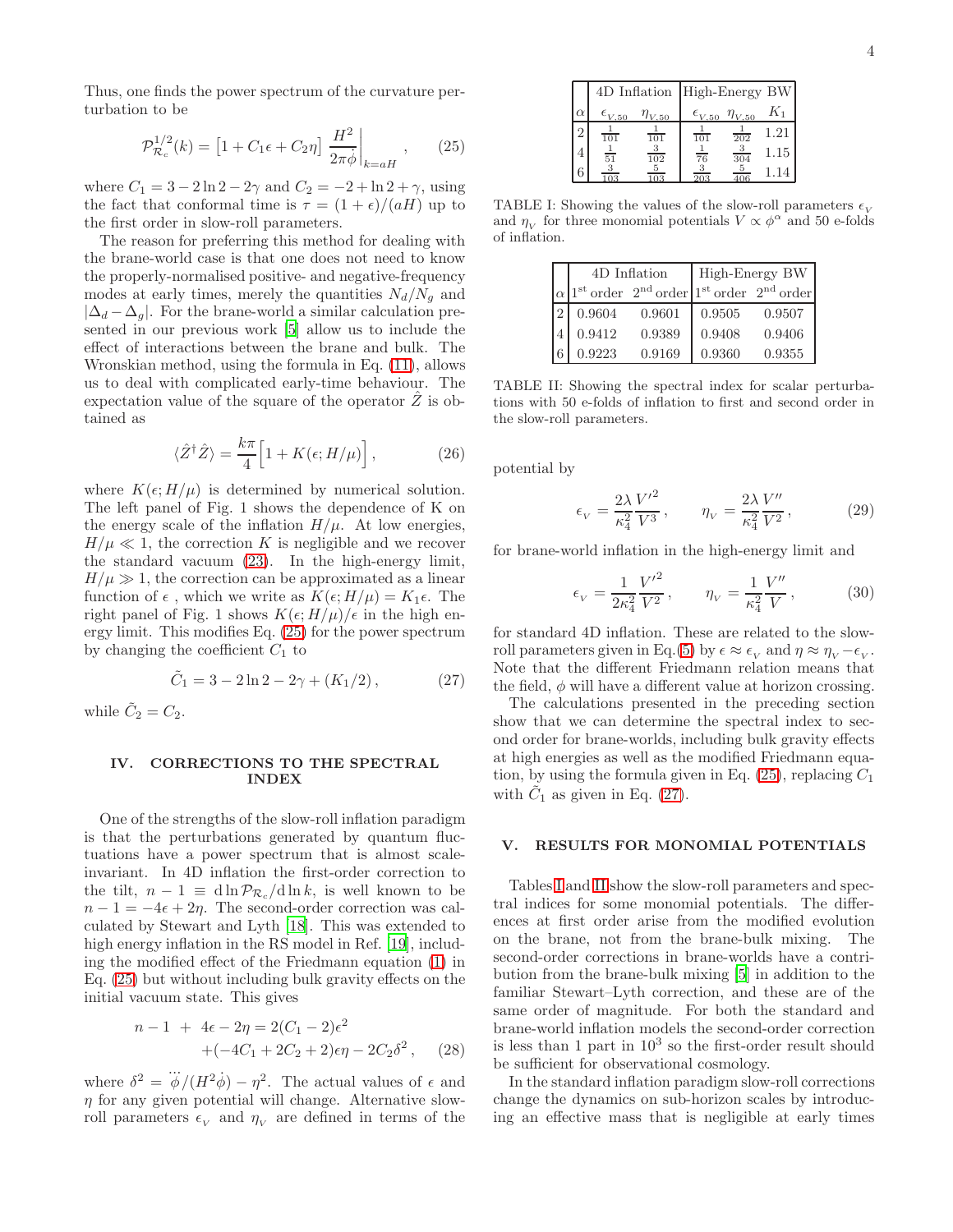

FIG. 1: Left:  $H/\mu$  dependence of  $K(\epsilon; H/\mu)$  for  $\epsilon = 0.1$ . Right:  $K(\epsilon)/\epsilon$  in the high energy limits.

(though this is not negligible on super-horizon scales). The problem thus reduces to quantizing a massless scalar field in de Sitter space. By contrast, in the brane-world model it is essential to use the slow-roll approximation even to formulate the problem in a way where the bulk wave equation is separable. In the brane-world model we have shown that the coupling to bulk metric perturbations cannot be ignored in the equations of motion. Indeed, we have shown that there are order-unity differences between the classical solutions without coupling and with slow-roll induced coupling. However, the change in the amplitude of quantum-generated perturbations is at next-to-leading order [\[5](#page-4-4)] because there is still no mixing at leading order between positive and negative frequencies when scales observable today crossed the horizon, so the Bogoliubov coefficients receive no corrections at leading order. The amplitude of perturbations generated is also subject to the usual slow-roll corrections on super-horizon scales. Thus, the correction we calculate is in addition to the usual Stewart–Lyth correction [\[18](#page-5-6)] and we find it to be of the same order of magnitude.

Our results also show that the ratio of tensor-to-scalar perturbation amplitudes are not influenced by brane-bulk interactions at leading order in slow-roll. It is not possible for us to calculate the next-order corrections without also deriving the slow-roll correction to tensor amplitudes. This correction has not yet been calculated because it requires one to go beyond the approximation of a separable wave equation in the bulk for a de Sitter brane.

From an end-user's perspective our results are significant in establishing rigorously the validity of assumptions made in earlier brane-world literature. The most significant difference between the prediction for the spectral indices in the brane-world at high energy and in standard inflation with the same potential arises at first order in slow-roll from the modified evolution of the Hubble parameter and scalar field, leading to different values of the slow-roll parameters when the number of e-foldings of inflation is fixed [\[6,](#page-4-5) [9,](#page-4-8) [10\]](#page-4-9). It is remarkable that the predictions from inflation theories should be so robust that this result hold in spite of the leading-order change to the solutions of the classical equations of motion.

# Acknowledgments

The authors are supported by STFC.

- <span id="page-4-0"></span>[1] For a review, see V. A. Rubakov, Phys. Usp. 44 (2001) 871 [Usp. Fiz. Nauk 171 (2001) 913]  $[\text{arXiv:hep-ph}/0104152]$ ; R. Maartens, Liv. Rev. Rel. 7, 7 (2004) [\[arXiv:gr-qc/0312059\]](http://arXiv.org/abs/gr-qc/0312059).
- <span id="page-4-1"></span>[2] L. Randall and R. Sundrum, Phys. Rev. Lett. 83 (1999) 3370 [\[arXiv:hep-ph/9905221\]](http://arXiv.org/abs/hep-ph/9905221). L. Randall and R. Sundrum, Phys. Rev. Lett. 83, 4690 (1999) [\[arXiv:hep-th/9906064\]](http://arXiv.org/abs/hep-th/9906064).
- <span id="page-4-2"></span>[3] P. Binetruy, C. Deffayet, U. Ellwanger and D. Langlois, Phys. Lett. B 477, 285 (2000) [\[arXiv:hep-th/9910219\]](http://arXiv.org/abs/hep-th/9910219).
- <span id="page-4-3"></span>[4] A. Cardoso, T. Hiramatsu, K. Koyama and S. S. Seahra, [arXiv:0705.1685](http://arXiv.org/abs/0705.1685) [astro-ph] and references therein.
- <span id="page-4-4"></span>[5] K. Koyama, A. Mennim, V. A. Rubakov, D. Wands and T. Hiramatsu, [\[arXiv:hep-th/0701241\]](http://arXiv.org/abs/hep-th/0701241).
- <span id="page-4-5"></span>[6] R. Maartens, D. Wands, B. A. Bassett and I. Heard,

Phys. Rev. D 62, 041301 (2000) [\[arXiv:hep-ph/9912464\]](http://arXiv.org/abs/hep-ph/9912464). [7] D. Langlois, R. Maartens, M. Sasaki and D. Wands,

- <span id="page-4-7"></span><span id="page-4-6"></span>Phys. Rev. D 63, 084009 (2001) [\[arXiv:hep-th/0012044\]](http://arXiv.org/abs/hep-th/0012044). [8] D. Wands, K. A. Malik, D. H. Lyth and A. R. Liddle, Phys. Rev. D 62, 043527 (2000) [\[arXiv:astro-ph/0003278\]](http://arXiv.org/abs/astro-ph/0003278).
- <span id="page-4-8"></span>[9] A. Liddle and A. N. Taylor, Phys. Rev. D 65, 041301 (2002); A. R. Liddle and A. J. Smith, Phys. Rev. D 68 (2003) 061301; S. Tsujikawa and A. R. Liddle, JCAP 0403 (2004) 001. D. Seery and A. Taylor, Phys. Rev. D 71, 063508 (2005) [\[arXiv:astro-ph/0309512\]](http://arXiv.org/abs/astro-ph/0309512).
- <span id="page-4-9"></span>[10] E. Ramírez and A. R. Liddle Phys. Rev. D  $69$  083522 (2004)
- <span id="page-4-10"></span>[11] K. Koyama, D. Langlois, R. Maartens and D. Wands, JCAP 0411, 002 (2004) [\[arXiv:hep-th/0408222\]](http://arXiv.org/abs/hep-th/0408222).